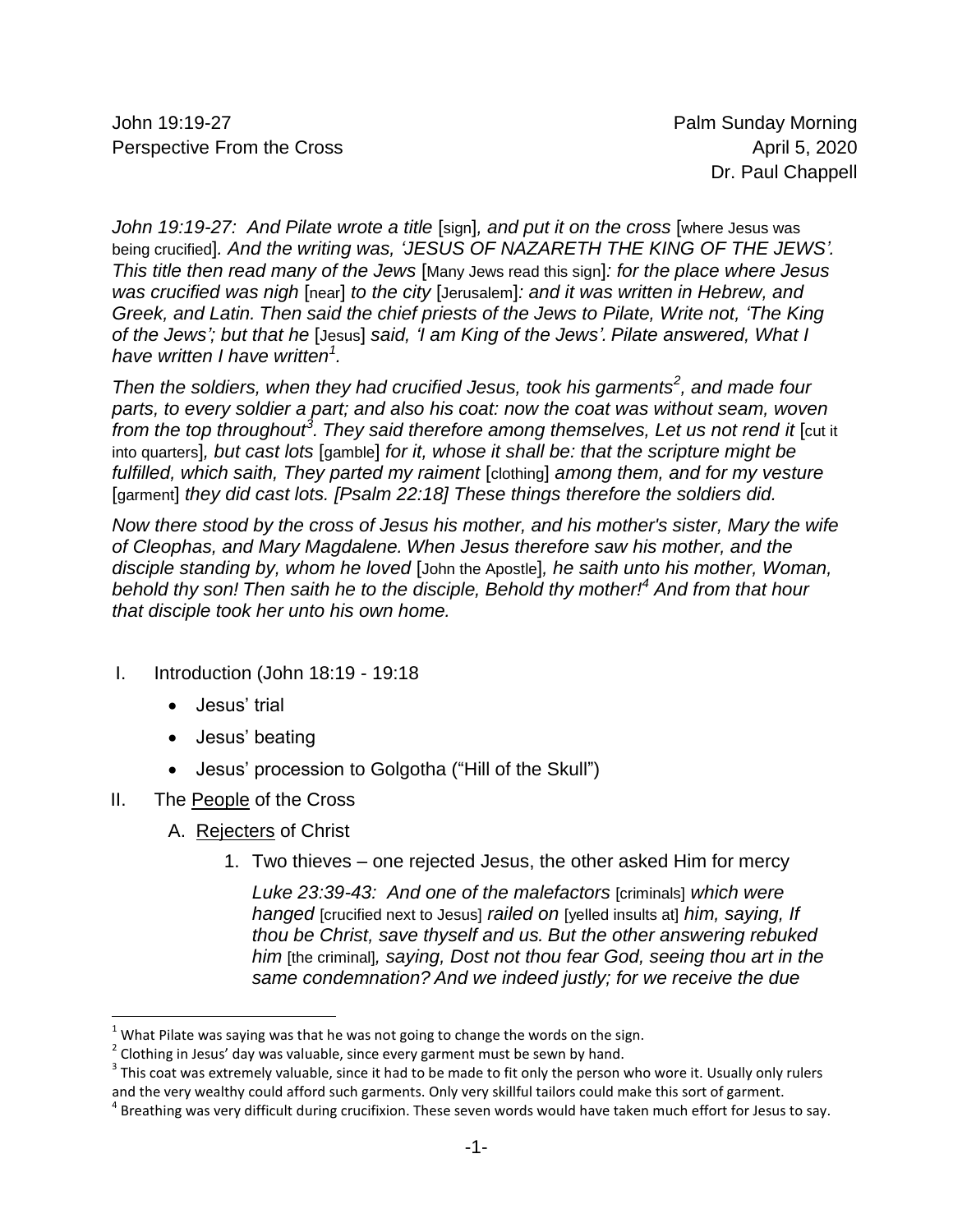*reward of our deeds: but this man hath done nothing amiss* [wrong]*. And he said unto Jesus, Lord, remember me when thou comest into thy kingdom. And Jesus said unto him, Verily I say unto thee, To day shalt thou be with me in paradise.*

2. Roman soldiers gambled for his clothes

*Luke 23:34: Then said Jesus, Father, forgive them [the soldiers]; for they know not what they do. And they parted his raiment* [clothing]*, and cast lots.*

3. Crowd around the cross & Jewish leaders

*Matthew 27:39-42: And they that passed by reviled* [insulted] *him, wagging their heads, And saying, Thou that destroyest the temple, and buildest it in three days, save thyself. If thou be the Son of God, come down from the cross. Likewise also the chief priests mocking him, with the scribes and elders, said, He saved others; himself he cannot save. If he be the King of Israel, let him now come down from the cross, and we will believe him.*

4. Cross of Jesus creates a dividing point

*1Corinthians1:22-24: For Jews request a* [miraculous] *sign* [from God]*, and Greeks* [gentiles] *seek after wisdom; but we preach Christ crucified, to the Jews a stumbling block and to the Greeks foolishness, but to those who are called* [saved]*, both Jews and Greeks, Christ the power of God and the wisdom of God.*

- B. Redeemed in Christ
	- 1. Family:

*John 19:25: Now there stood by the cross of Jesus 1) his mother, and 2) his mother's sister, 3) Mary the [wife] of Cleophas, and 4) Mary Magdalene.*

- 2. Follower: John the Disciple
	- Jesus moved with compassion as he was dying, concerned for His mother
	- Jesus told John to take care of His mother
- III. Payment of the Cross
	- A. Saving payment
		- 1. Final payment

*John 19:30: When Jesus therefore had received the vinegar, he said, It is finished: and he bowed his head, and gave up the ghost [died].*

2. Blood poured out to pay price for sin

*John 19:34: But one of the soldiers with a spear pierced his side, and forthwith came there out blood and water.*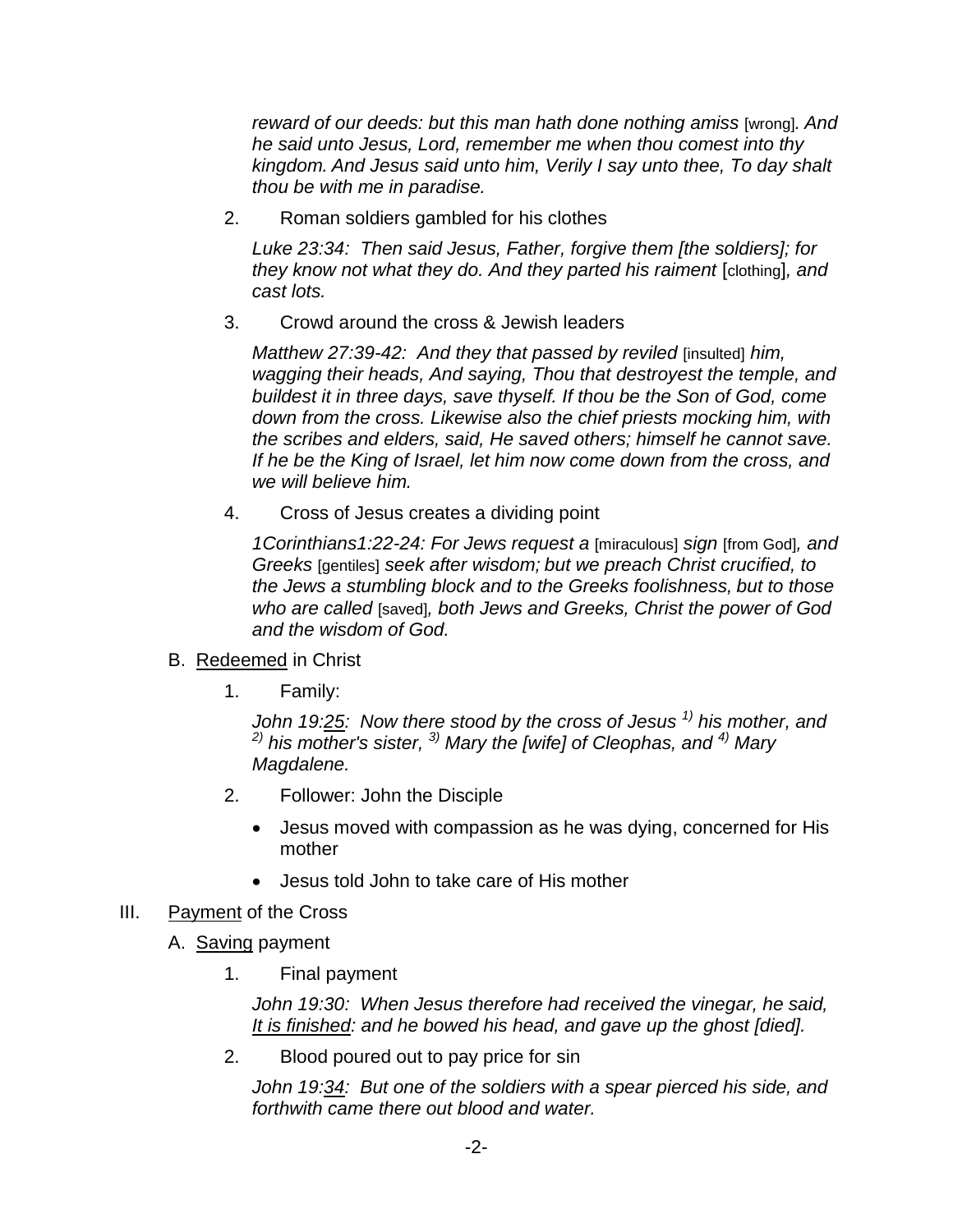3. Perfect payment

*1 Peter 1:18-19: Forasmuch as ye know that ye were not redeemed with corruptible things, as silver and gold, from your vain conversation*  [lifestyle] *received by tradition from your fathers; But with the precious blood of Christ, as of a lamb without blemish and without spot:*

- B. Solitary payment
	- 1. Jesus died alone

*Matthew 27:45-46: Now from the sixth hour there was darkness over all the land unto the ninth hour. And about the ninth hour Jesus cried with a loud voice, saying, Eli, Eli, lama sabachthani? that is to say, My God, my God, why hast thou forsaken me?*

- a. Jesus was separated from people Matt 27:36
- b. Jesus was separated from the earth John 3:14
- c. Jesus was separated from light Matt 27:45
- d. Jesus was separated from His Father Matt 27:45
- e. Jesus was separated from His life *John 19:30*
- 2. Jesus alone paid our debt

*2 Corinthians 5:21: For he* [God] *hath made him* [Jesus] *to be sin for us* [Christians]*, who knew no sin; that we might be made the righteousness of God in him.*

#### IV. Purpose of the Cross

A. Finished payment

*John 19:30: When Jesus therefore had received the vinegar, he said, It is finished: and he bowed his head, and gave up the ghost.*

*Hebrews 9:25-26: Nor yet that he* [Jesus] *should offer himself often, as the high priest entereth into the holy place* [in the Temple in Jerusalem] *every year with blood of others* [animals ]*; For then must he often have suffered since the foundation of the world: but now once in the end of the world hath he appeared to put away sin by the sacrifice of himself.*

*Hebrews 10:11-12: And every priest standeth daily ministering and offering oftentimes the same sacrifices, which can never take away sins: But this man, after he had offered one sacrifice for sins forever, sat down on the right hand of God;*

B. Finished promise - Jesus defeated Satan's power

*Genesis 3:15: And I* [God] *will put enmity* [a continual state of hostility] *between thee* [Satan] *and the woman, and between thy seed and her seed; it shall bruise thy head, and thou shalt bruise his heel.*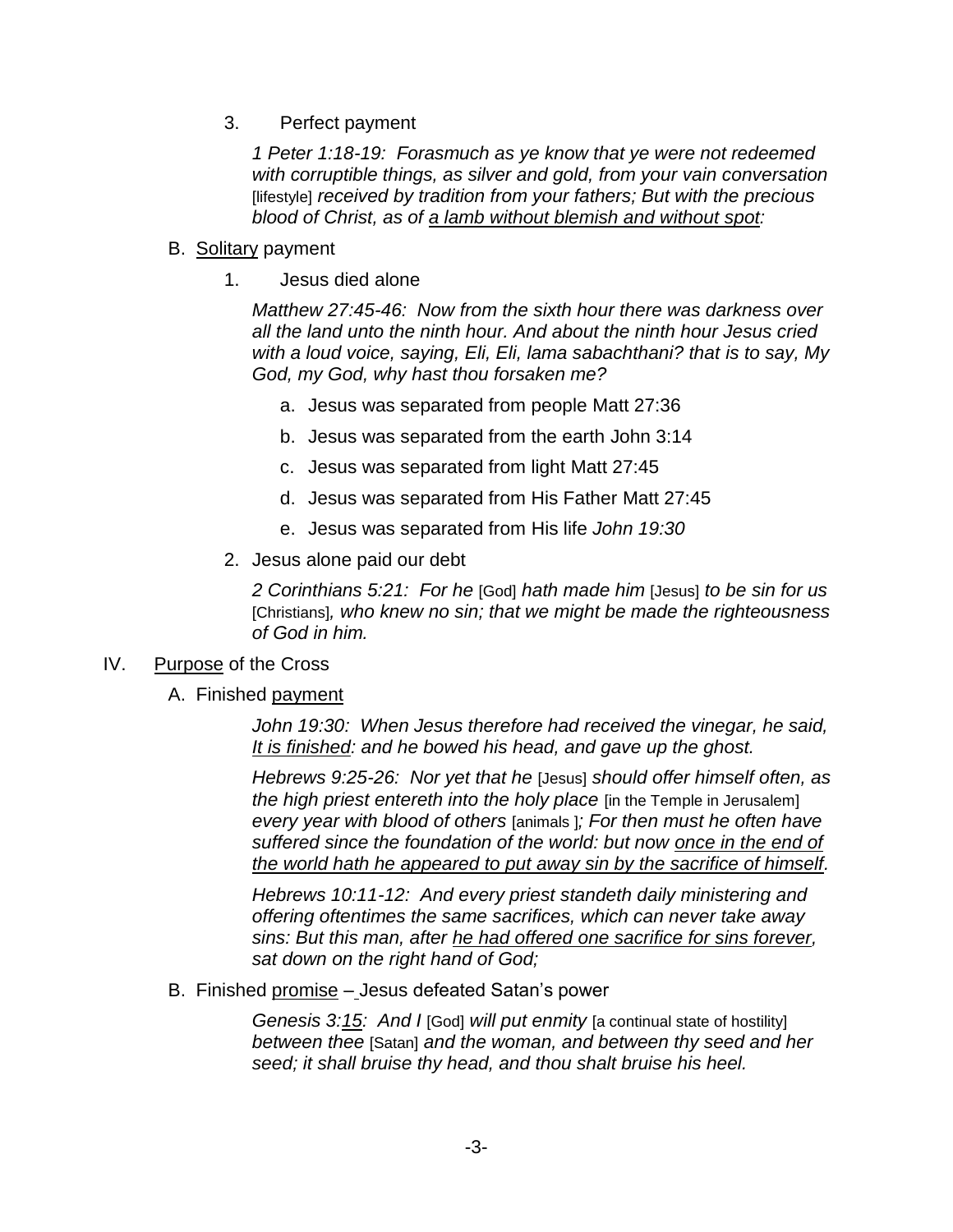*John 12:31-33: Now is the judgment of this world: now shall the prince of this world be cast out. And I* [Jesus]*, if I be lifted up from the earth, will draw all men unto me. This he said, signifying what death he should die.*

*1 John 3:8: He that committeth sin is of the devil; for the devil sinneth from the beginning. For this purpose the Son of God was manifested* [clearly displayed to everyone]*, that he might destroy the works of the devil.*

#### *V.* Conclusion:

- Cross is God's final statement of love
- Jesus paid the finished price once for all